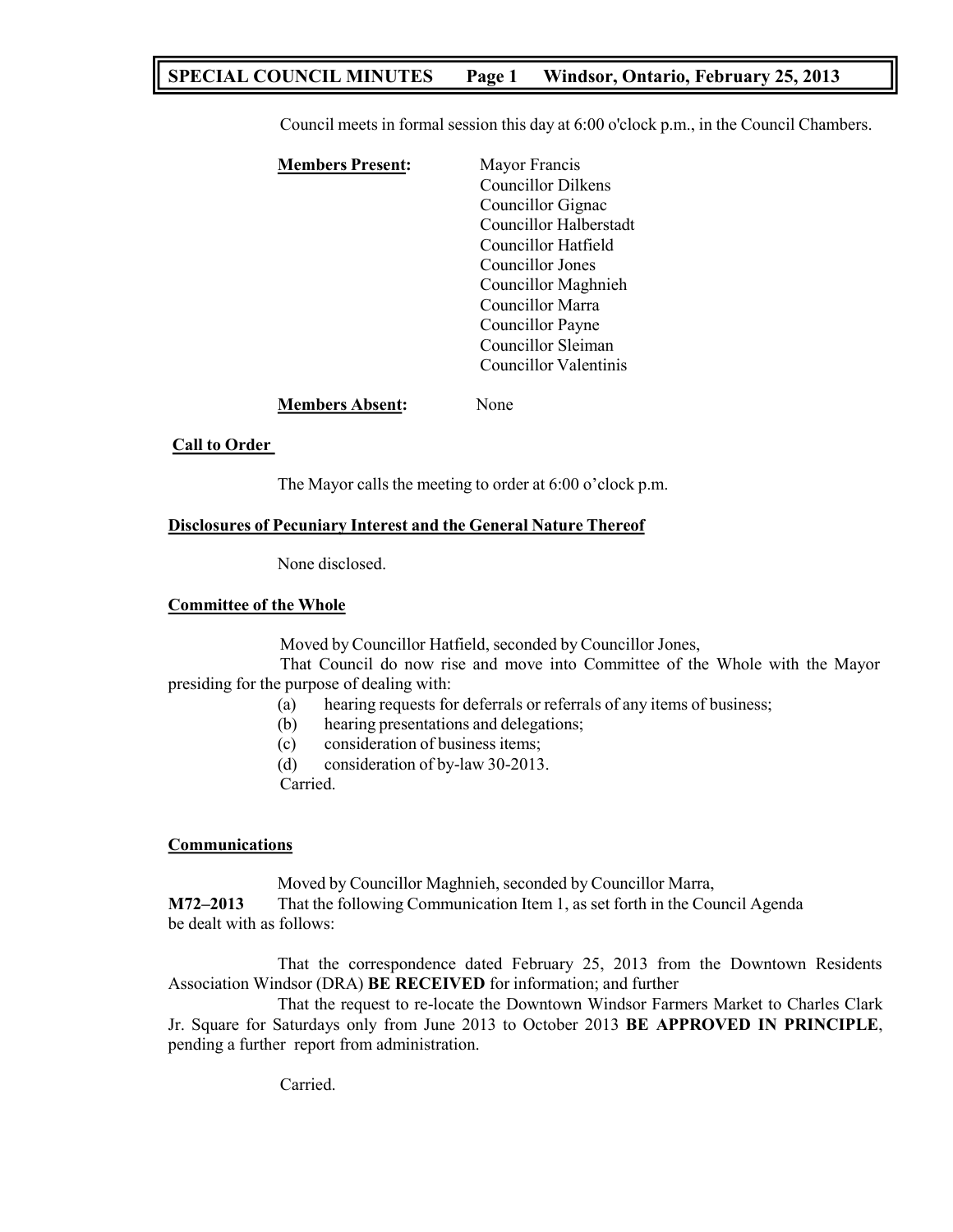# **SPECIAL COUNCIL MINUTES Page 2 Windsor, Ontario, February 25, 2013**

| FEM | <b>FROM</b>                               | <b>DESCRIPTION</b>                 |
|-----|-------------------------------------------|------------------------------------|
|     |                                           | Downtown Windsor Farmers Market -  |
|     |                                           | Usage of Charles Clark Jr. Square  |
|     |                                           | <b>City Engineer</b>               |
|     | President, Downtown Residents Association | <b>Chief Financial Officer</b>     |
|     | (Windsor)                                 | <b>City Planner</b>                |
|     | <b>City Solicitor</b>                     |                                    |
|     |                                           | <b>COUNCIL DIRECTION REQUESTED</b> |
|     |                                           | <b>AMP/10426</b>                   |

Carried.

## **Requests for Deferrals and/or Referrals and Withdrawals**

## **Item 1 Audit of Enwin by Price Waterhouse Coopers LLP**

## **Gabriel Maggio, resident**

Gabriel Maggio, resident, appears before Council to request a deferral of the matter regarding the Enwin Audit pending a decision from the Integrity Commissioner on a conflict complaint that he has filed alleging Councillors sitting on Enwin boards did not declare conflicts in a previous vote on an Enwin audit.

# **Chris Schnurr, resident of Ward 4**

Chris Schnurr, resident of Ward 4, appears before Council to request a deferral regarding the report entitled "Audit of Enwin by Price Waterhouse Coopers LLP", to the March 18, 2013 meeting of Council, to allow for proper notice and clarification as to whether or not what is being proposed is reconsideration.

#### **Delegations:**

# **Audit of Enwin by Price Waterhouse Coopers LLP**

#### **Kael Critchlow, resident of Ward 6**

Kael Critchlow, resident of Ward 6, appears before Council to express concerns regarding the type of review being requested for Enwin, suggesting that a full forensic audit should be conducted, and concludes by stating that a value for money audit is required for this entity.

# **Chris Schnurr, resident of Ward 4**

Chris Schnurr, resident of Ward 4, appears before Council to express concerns regarding the type of review being requested for Enwin, stating that the review is minor in comparison to a value for money audit, and concludes by stating that a risk based plan is required.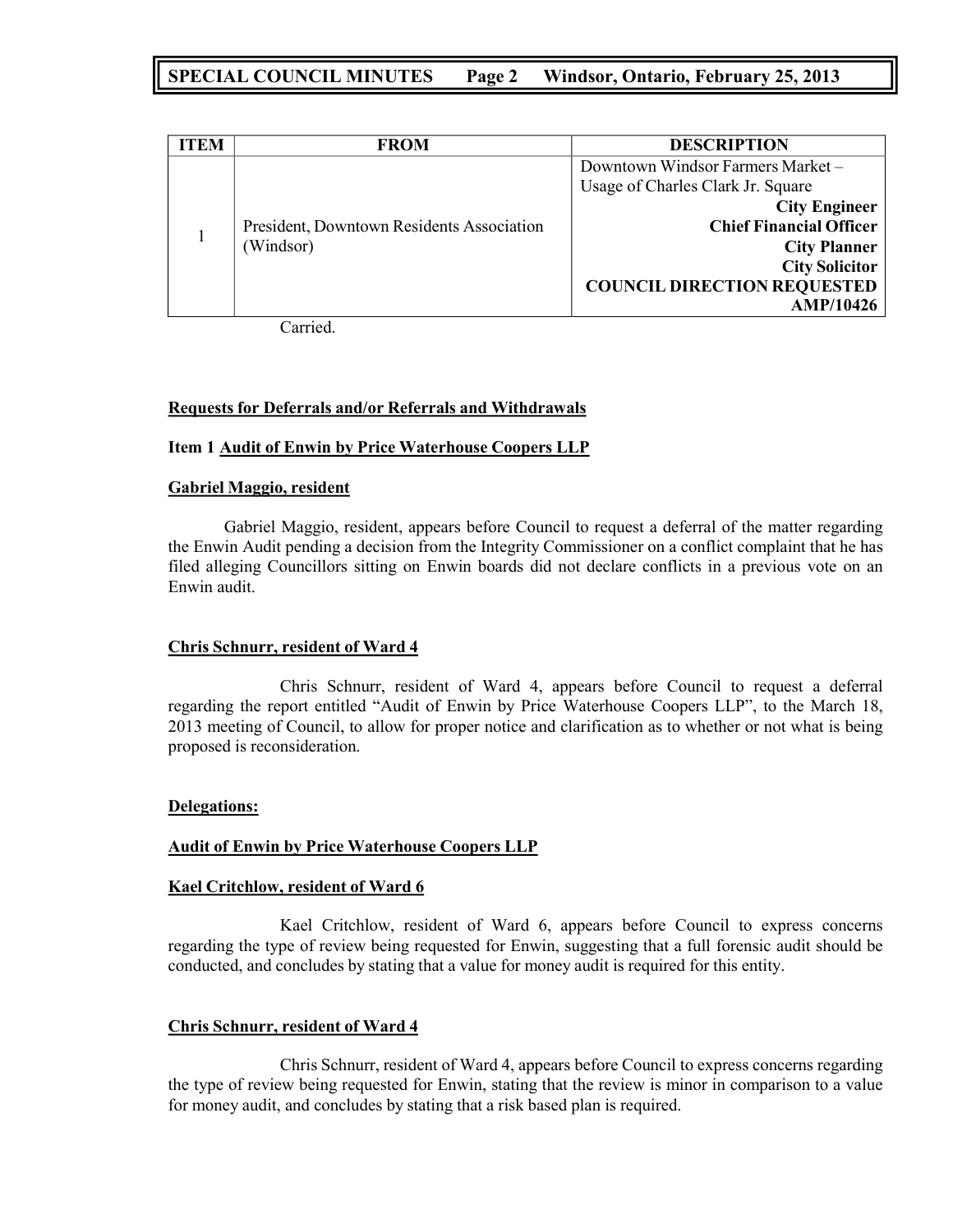# **SPECIAL COUNCIL MINUTES Page 3 Windsor, Ontario, February 25, 2013**

## **Al Nelman, resident of Ward 8**

Al Nelman, resident of Ward 8, appears before Council to express concerns regarding the type of review being requested for Enwin, stating that a full forensic audit should be conducted, and concludes by urging Council to dissolve the Enwin Group.

## **Bruce Melmer, Pristine LED**

Bruce Melmer, Pristine LED, appears before Council to encourage an audit of Enwin, stating that Pristine LED's dealings with Enwin have been disappointing and that a review of practices and procedures is required, specifically regarding the incentive program.

#### **Merv DePendleton, resident of Ward 6**

Merv DePendleton, resident of Ward 6, appears before Council to express concerns regarding the type of review being requested for Enwin, suggesting that a full forensic audit should be conducted, and concludes by stating that this be in the form of a value for money audit.

## **Bruce McLeod, resident of Ward 1**

Bruce McLeod, resident of Ward 1, appears before Council to speak in support of a value audit of Enwin, stating that a greater oversight of Enwin is required, and concludes by stating that Enwin affects every resident in the City of Windsor.

# **Jacqueline Peterson; and Tony Stanco, Director, Risk-Internal Audit Services-Price Waterhouse Coopers**

Jacqueline Peterson ; and Tony Stanco, Director, Risk-Internal Audit Services-Price Waterhouse Coopers, appear before Council and are available for questions regarding the proposed audit of Enwin by Price Waterhouse Coopers LLP

Report Number 16412 AF/11247 1

(For final disposition of this matter see Clause 38/2013 in Schedule "A" attached

hereto.)

#### **Regular Business Items**

Nil.

#### **Consideration of Committee Reports**

None presented.

#### **By-law**

Moved by Councillor Valentinis, seconded by Councillor Dilkens, That the following By-law No. 30-2013 be introduced and read a first and second time:

30 -2013 "A BY-LAW TO CONFIRM THE PROCEEDINGS OF THE COUNCIL OF THE CORPORATION OF THE CITY OF WINDSOR AT ITS MEETING HELD ON THE TWENTY-FIFTH DAY OF FEBRUARY, 2013"

Carried.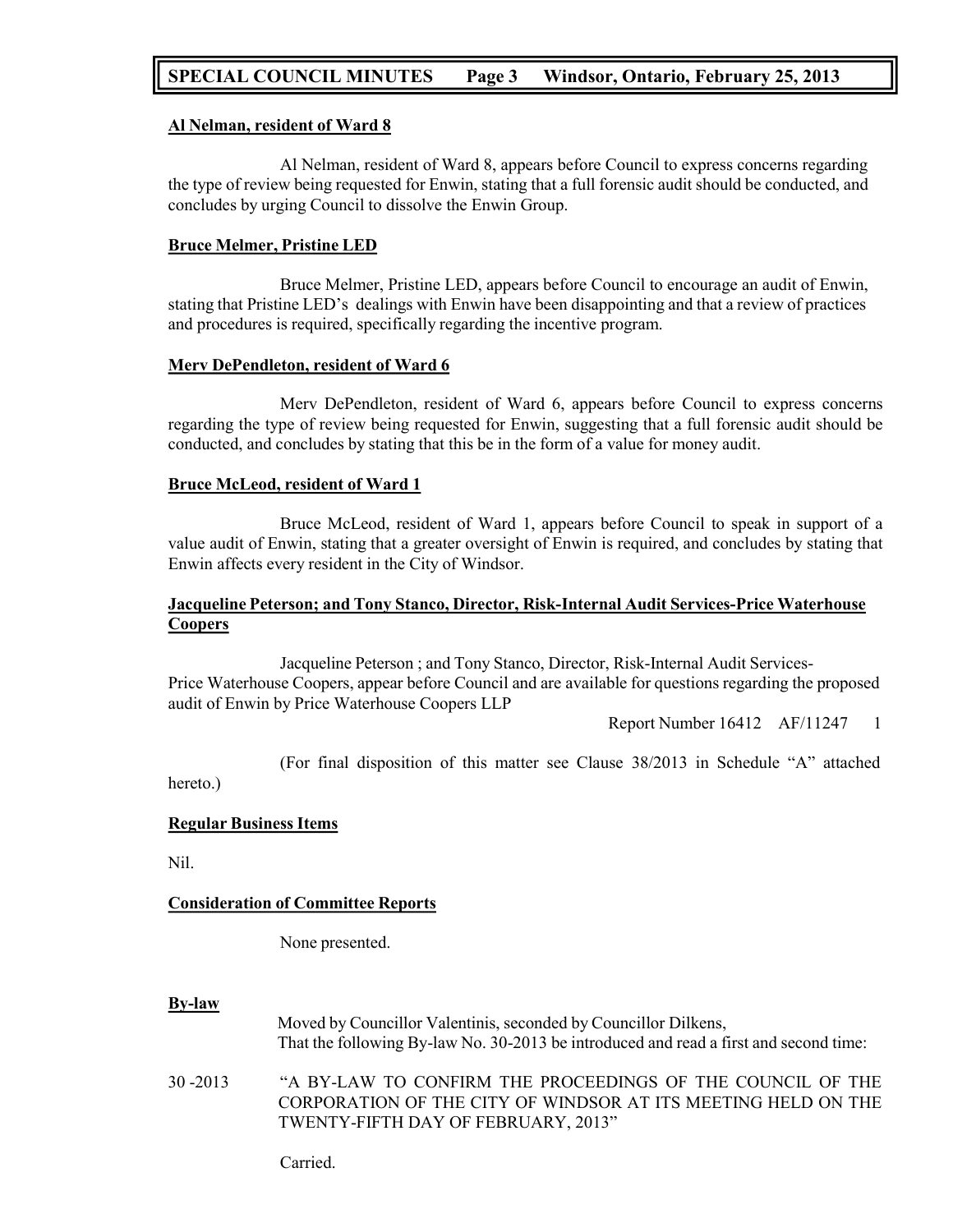# **SPECIAL COUNCIL MINUTES Page 4 Windsor, Ontario, February 25, 2013**

#### **Formal Session**

Moved by Councillor Gignac, seconded by Councillor Halberstadt,

That the Committee of the Whole does now rise and report to Council respecting the business items considered by the Committee:

1) business items listed on the Agenda (as presented);

2) by-law given first and second readings (as presented)

Carried.

# **Third Reading of By-law**

Moved by Councillor Hatfield, seconded by Councillor Jones,

That By-Law 30-2013, having been read a first and second time be now read a third time and finally passed and that the Mayor and Acting Clerk **BE AUTHORIZED** to sign and seal the same notwithstanding any contrary provision of the Council.

Carried.

## **Adjournment**

Moved by Councillor Hatfield, seconded by Councillor Jones,

That this Council meeting stand adjourned until the next regular meeting of Council or at the call of the Mayor.

Carried.

Accordingly, the meeting is adjourned at 8:07 o'clock p.m.

# **MAYOR**

#### **ACTING CITY CLERK**

## **THIS IS A DRAFT COPY**

#### **DEPUTY CITY CLERK/SENIOR MANAGER OF COUNCIL SERVICES**